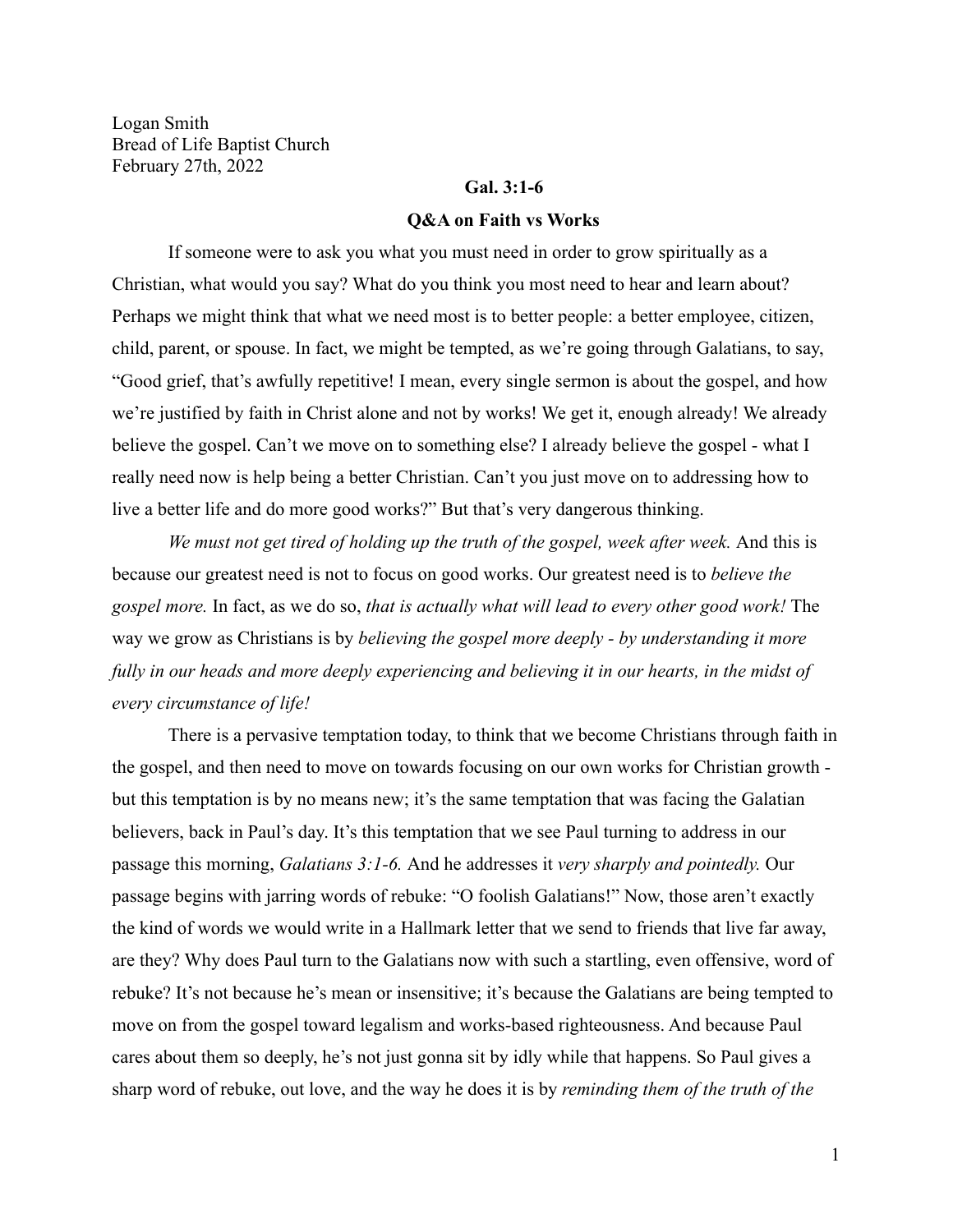*gospel and exhorting them to believe it more deeply.* He does this by asking a series of rhetorical questions - in which he assumes the answers are obvious - and then draws a conclusion, which he then argues from scripture. And each question reminds us of basic truths of the gospel, helping us to truly believe in the gospel of faith in Christ alone, not our own works.

So my five points this morning will just follow the five rhetorical questions that Paul asks in this passage. And his first question reminds us…

#### **I. We Must Never Forget the Gospel of Christ (3:1)**

Verse 1 opens with a stinging, perhaps shocking, rebuke: "O foolish Galatians! Who has bewitched you? It was before your eyes that Jesus Christ was publicly portrayed as crucified." Why does Paul begin by launching into this jarring, provocative rebuke? Why does he use such offensive, provocative language, calling them "foolish" and "bewitched," as if they're under the trance of a spell? It would probably be helpful, at this point, to remind ourselves why Paul was writing this letter: false teachers had come up to the churches in Galatia; the churches were filled with mainly non-Jewish Christians (Gentiles), and these false teachers were Jews that claimed to be Christians. But when they came, they preached that faith in Jesus Christ wasn't enough to truly be justified before God and be saved - they also needed to obey the Law of Moses, be circumcised, live like Jews, only eat certain foods, and so on and so forth. Only that's not the gospel! THat's not the way that we are saved! Over the last two chapters, we have seen very clearly that the only true gospel - the only true good news of salvation - is that we can be saved by God's grace alone, through faith alone, in the life, death, and resurrection of Jesus Christ alone, not by our own works and efforts! As we saw last week, this is the doctrine of justification by faith, which is at the heart of the gospel: our good works could never be enough for us to be considered righteous before GOd, so our only hope is to trust that Jesus is good enough for us, in our place.

The Galatians knew the gospel. Paul himself had preached it to them; this is what he means when he says, "It was before your eyes that Jesus Christ was publicly portrayed as crucified." But the problem was: the Galatian Christians were being tempted to buy into these false teachings and stop believing that the cross of Christ really is sufficient for us to be forgiven and declared righteous before God. This is why Paul calls them so "foolish," repeating this rebuke twice in the passage: there is nothing more foolish than to abandon the gospel of Christ, because it is our only hope! THere is no other way to be saved from our sin and Hell; believing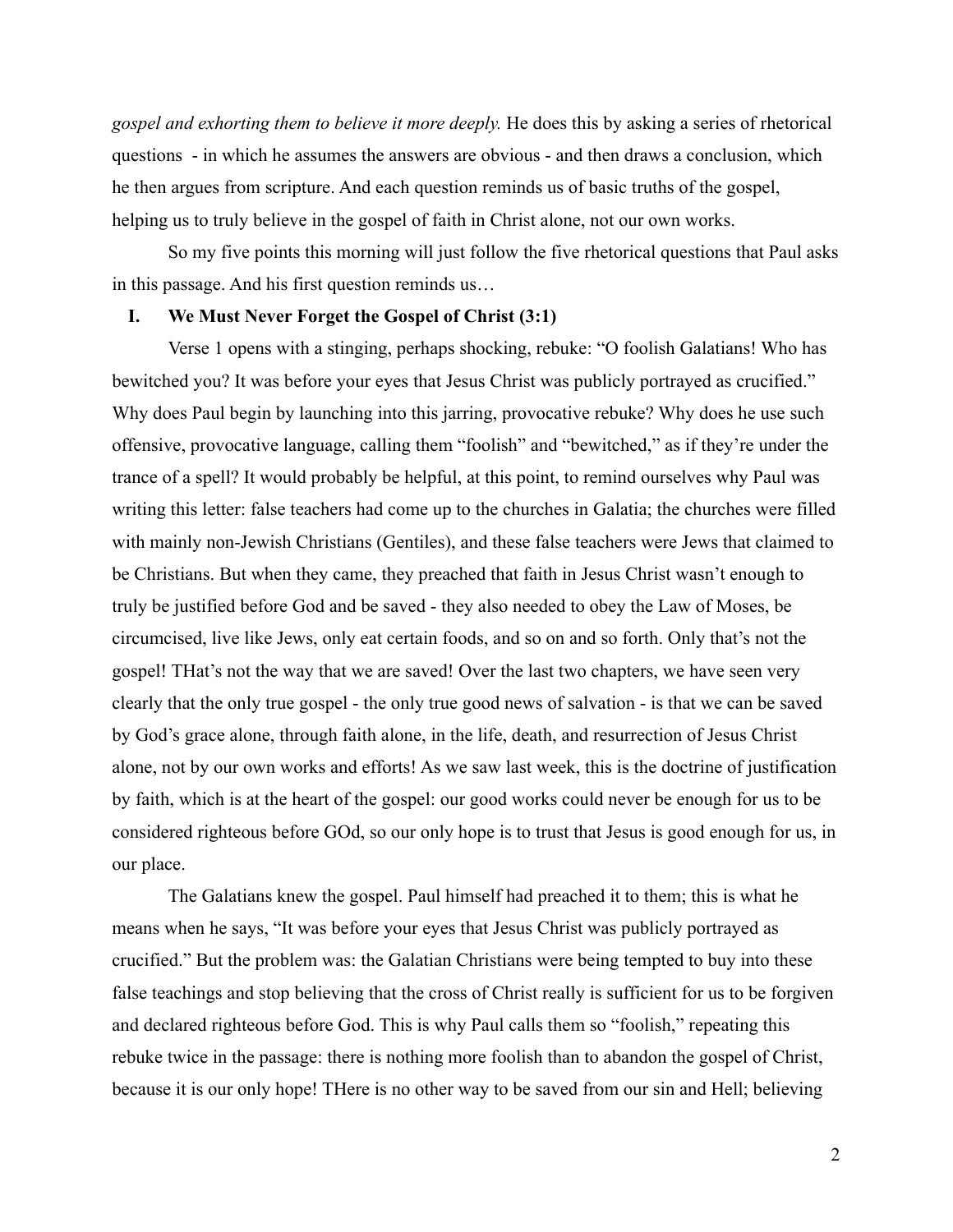in Jesus *plus basing our righteousness off our own works* is a false gospel; if we contribute towards our righteousness at all, then we *are not righteous at all.* So Paul uses strong language to show how serious and foolish it is; he says it's like their being "bewitched" by a spell, possibly alluding to spiritual warfare, and the Satanic influence at work here, trying to lead them away from trusting in Christ alone as sufficient.

But the problem wasn't just back then; the problem for us today is: *you and I are still tempted to live and think as if our standing before God is based on our own works, efforts, and performance, rather than being received as a free gift through faith in Christ alone!* Even for those of us who believe the gospel is true, we are still tempted to be "bewitched" into thinking that Christ isn't sufficient for your standing before God, so that you start relying on your own works. When this happens, we are being tempted to forget the gospel. And so, there's only one answer; only one way to cure our bewitchment: *we have to relearn the gospel everyday.* We have to continue to look to Jesus, remember the gospel, and believe that it is true, more and more deeply, not only in our heads, but in our hearts. We need to hear the gospel preached from God's Word week after week. But that's not enough. We need to preach the gospel to each other, in our conversations and prayers throughout the week. But that's not enough either. YOu and I need to preach the gospel to ourselves every single day, multiple times a day, reminding ourselves, from God's Word, that the gospel is true - that you and I, though sinners who can never be good enough, truly are forgiven, righteous before God, and perfectly loved and accepted by God *purely because of what Christ has done, regardless of our own sin or obedience, success or failure!* ON our best day and on our worst, our only hope is Christ - and it is more than enough!

We must cling to Christ through faith. We must remember, relearn, and re-believe the gospel every single day. And this is why Paul continues asking these rhetorical questions, where the answers should be obvious, reminding the Galatians, and us, that the Christian life begins, continues, and ends *through faith,* not works. So let's turn to Paul's second question:

### **II. We Become Christians through Faith, Not by Works (3:2)**

Paul's second rhetorical question here, where he assumes we all know the answer, reminds us that the Christian life began by faith, not by works. Verse 2 says: "Let me ask you only this: Did you receive the Spirit by works of the law or by hearing with faith?"

In this question, Paul is assuming three things: 1. To believe the gospel of Christ is to become a Christian and be justified; 2. To believe and become a CHristian is to receive the Holy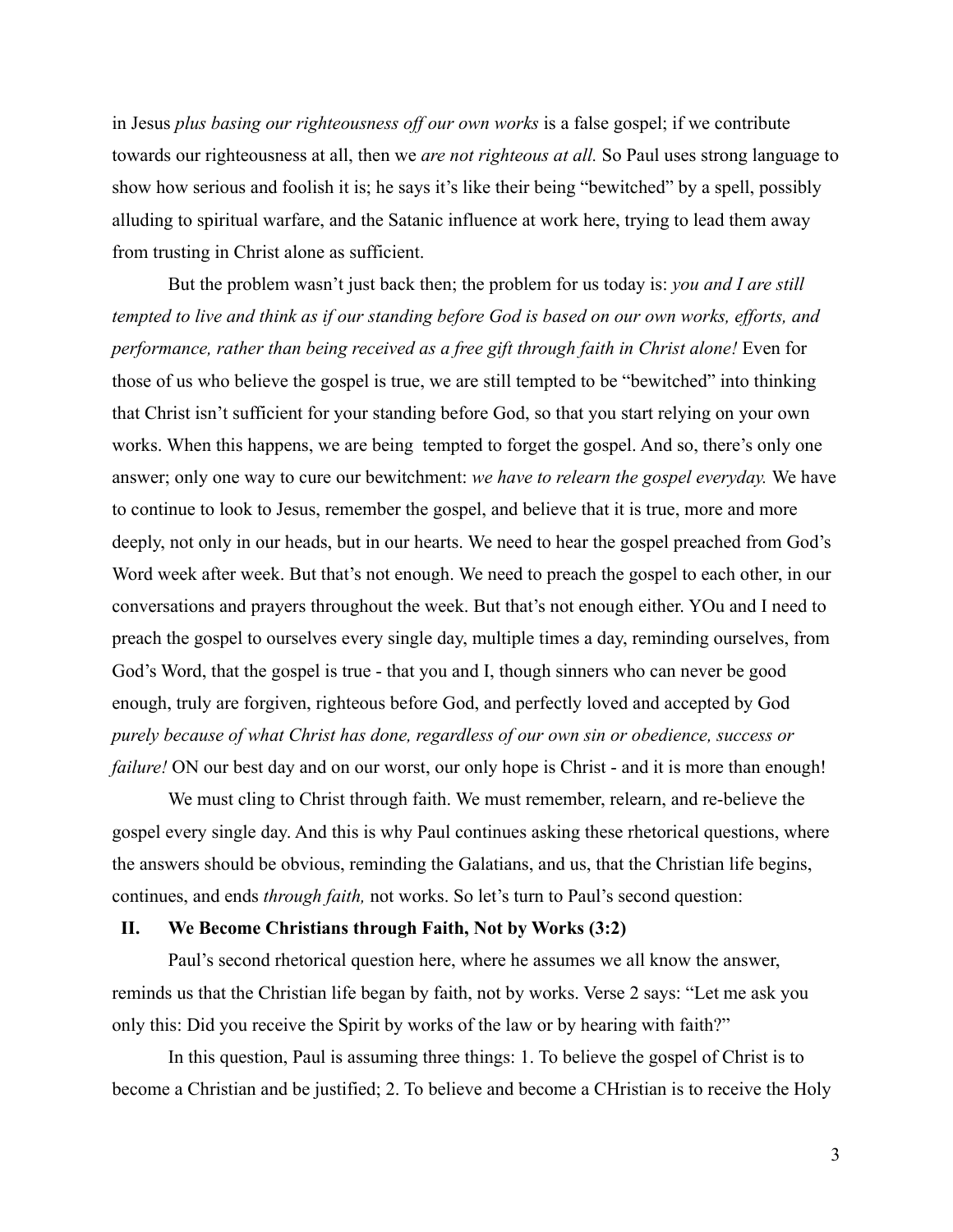Spirit; 3. Therefore, His hearers have the Spirit, because they are Christians, having received the Spirit the moment they first believed in the gospel.

So in other words, he's asking: "How did you become Christians? How did you begin the Christian life? How did you receive the Holy Spirit of God? Was it through the works of the law? Did you become a Christian, did you become justified before God and receive His Holy Spirit, through your own obedience to GOd and by your own works? Or was it by hearing with faith by hearing the gospel of Jesus Christ and believing that Christ's life, death, and resurrection really are sufficient for your salvation?"

Paul is assuming here that we know the obvious answer: we became Christians through faith, not by works! We receive the Holy Spirit as a free gift, simply through faith in the gospel of Jesus Christ! We didn't earn the Spirit! We were forgiven and justified through faith, not by our own works! The Christian life doesn't begin by our own works - it begins by hearing and believing the gospel, trusting in Christ alone. As we saw clearly from the previous text last week (Gal. 2:15-21), there's nothing you and I could ever do to be considered good enough before God. We can only be justified - declared righteous before God and be saved from our sin through faith in the finished work of Jesus Christ. THat's how we became a Christian: by believing that Jesus lived a perfect life that we couldn't live in order for his righteousness to count as our own; that He died on the cross in our place, bearing God's wrath against our sins, paying the penalty we deserve, so that we don't have to; and that He was raised from the grave, being justified by God, so that we can trust that GOd accepted His sacrifice on our behalf, so that one day we will be raised from death, will be declared righteous before His throne, not because we've been good enough, but because Christ's righteousness is our own, and we will enter into eternal life with Him! THat's the good news of the gospel! YOu become a Christian simply by believing that glorious message!

When you're tempted towards legalism, and you're tempted to think that GOd doesn't love you or accept you because of how much you've sinned recently, or because you're not doing enough good works, then remember this: your Christian life didn't begin by works, but through faith in Christ! YOu didn't become a Christian by being good enough - in fact, you became a Christian by realizing that you could never be good enough for God, but that God loves you anyways! YOu became a Christian through faith in Christ alone! And if this was true when you became a Christian, then it is just as true for you today and everyday.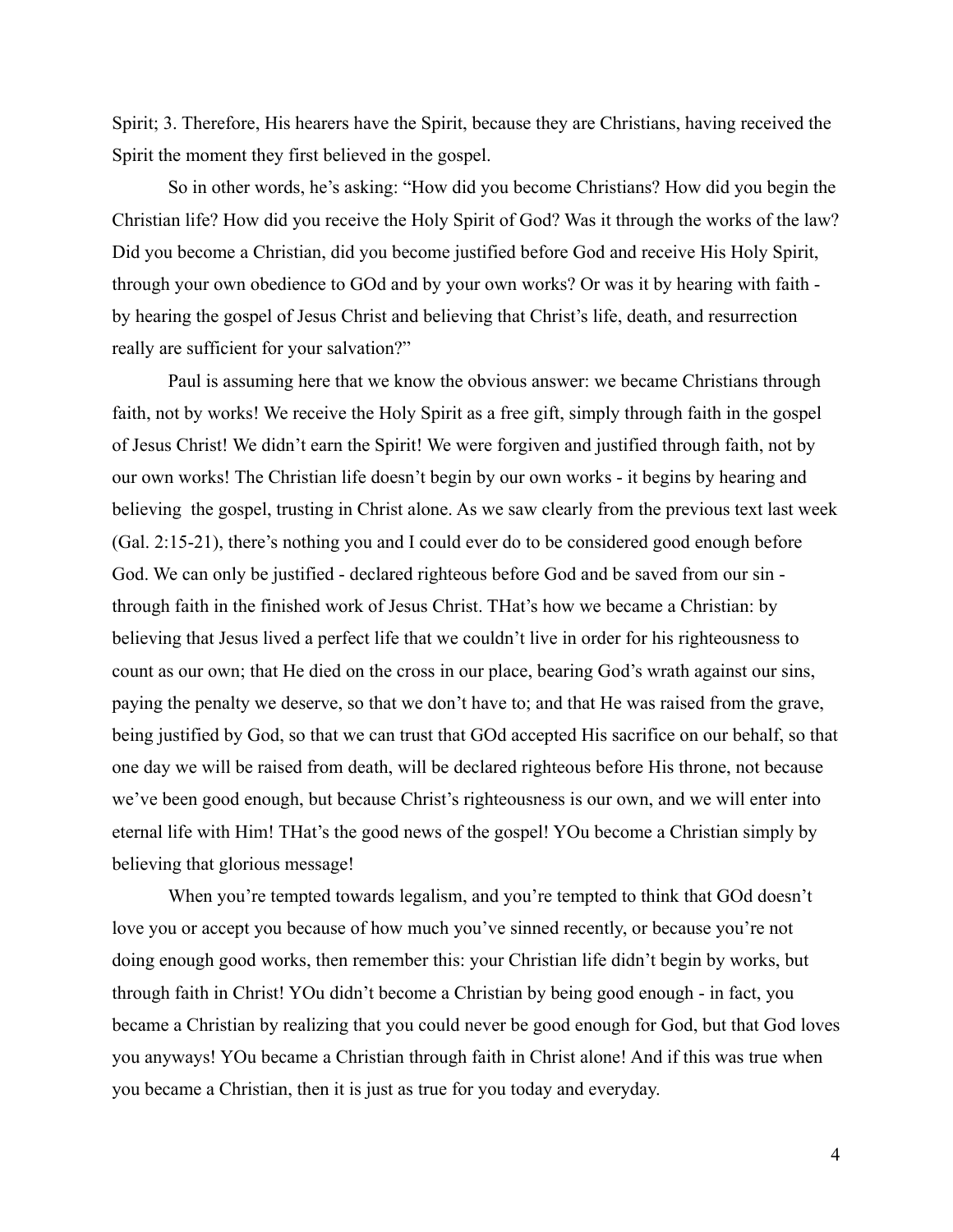The Christian life begins not by works but through faith in the gospel of Jesus Christ. But not only does it begin through faith - the Christian life also *continues* through faith alone. And this leads us to Paul's third rhetorical question, where we see that:

### **III. We are Sanctified through Faith, Not Through our own Works (3:3)**

Paul asks the third question in verse 3: "Are you so foolish? Having begun by the Spirit, are you now being perfected by the flesh?" In other words, he's saying, "You became a Christian through faith in the gospel. Are you now trying to grow as a Christian through the works of the flesh?" Or, to say it differently, "You were justified by faith. Are you now trying to be sanctified by works?"

As we just saw in our last point, we became Christians through faith in Christ alone, not by our own works and merits. We didn't earn the Spirit; the Spirit was God's free gift to us. We didn't earn our righteousness; we realized that we are not righteous, and could never be righteous through our own obedience or performance, and so we turn to Christ, trusting that we are justified - that we are *declared righteous before GOd -* purely because of what Christ has done for us. We turned away from trusting in ourselves, our own works, or any false gods or gospel and we turned to Jesus Christ, trusting in Him alone for salvation! When we became believers, we *received the Spirit.* By the power and grace of God's Holy Spirit, we repented and believed the gospel. And by the same Spirit and through faith we turned to Christ with new hearts, with a desire to follow and obey Christ out of love. THe Spirit gives us new hearts when we become Christians, producing a desire to trust, love, worship, and obey God more and more. We didn't earn this through our works. We didn't do anything to change our own hearts. It was all GOd's free gift of grace, that we simply received through faith! In fact, even our faith was a gift, produced by the power of the Holy Spirit within us!

THis is how our Christian life began - by the Spirit, not our flesh. And so, this is how the Christian life continues, this is how we grow as Christians - by the Spirit, not the flesh. Just as we are justified through faith in Christ alone, and not by our own works, so we are also sanctified through faith in Christ alone, not by our own works. "Sanctification" simply means the process by which we become more and more holy; it's our spiritual growth as Christians, where our lives begin to look less and less like the sinful ways of the world and more and more like the perfectly righteous life of Jesus Christ. This is what Paul means in verse three when he speaks of "being perfected." We don't become perfect when we become believers. We still live in the flesh. We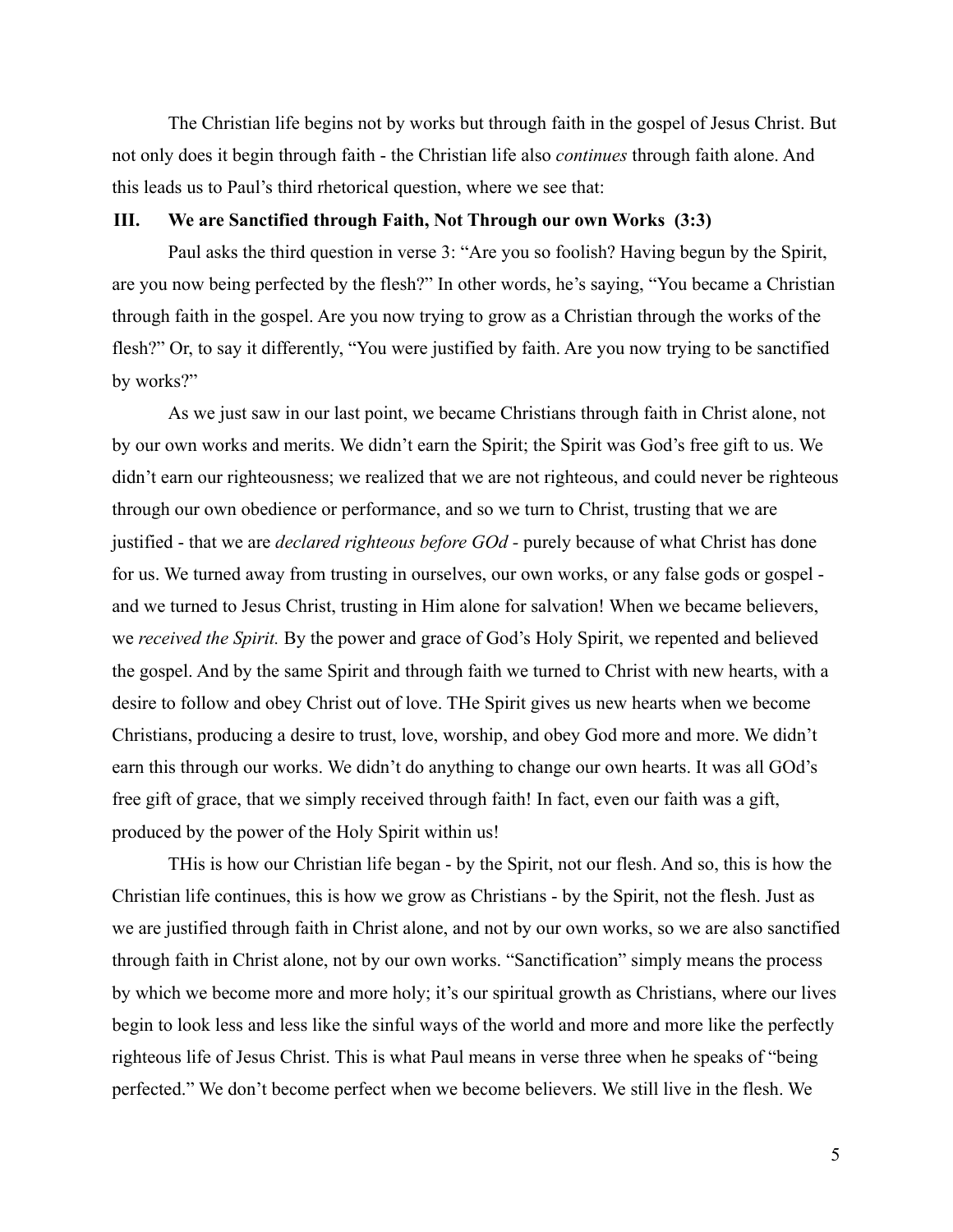still have indwelling sin that we have to confront, confess, and repent from; this will be true for the rest of our lives here on Earth. And yet, *we are not the same as we were before we became Christians!* When we became believers, we were filled with the Holy Spirit; we were "born again," as Jesus says in John 3; we were given new hearts. And the same Spirit that changed our hearts and gave us faith then continues to do so now. We are note saved or justified by our works, but through faith; yet true, saving faith, which comes by the Spirit, produces the fruit of the Spirit. This means the Christian life is one of change and growth, of ongoing faith, repentance from sin, and a growing desire for obedience and holiness. We call this spiritual growth and maturity *sanctification.* And such growth comes not by works of the flesh, but through faith by the Spirit.

And yet, just like the Galatians, we are so easily tempted to fall into the lie of thinking that our sanctification - our spiritual growth and maturity - comes by our own works of the flesh rather than through deeper faith in the gospel. When I was in High School and College, I began to have greater conviction of my sin and deeper desires for holiness, obedience, and Christian growth. I so desperately wanted to know God more, to sin less, and to live a holy life! But there was a point in that journey where I thought that this meant I needed something *beyond* the same gospel I grew up hearing. Now, I believed the gospel was true, and I believed that I was saved by it! But even though I wouldn't have said it this way, I was subconsciously thinking that, even though I began by faith, I could only grow through my own works and efforts of the flesh. I thought that if I could just start reading the Bible, praying, giving, and evangelizing more, than God would really love me, really finally be pleased and happy with me. I believed God loved me in a general sense and had forgiven me, but everytime I sinned, I felt like I had to prove how sorry I was, and pray, confess, and obey enough before I could come back into God's good graces. I felt like I was on the outskirts, that God was holding me at arm's length, and if I could just sin less and obey more, then God would really be pleased with me and accept me. But this isn't faith in the gospel - it's legalism! And this isn't where spiritual growth and maturity come from. Early on at college, I began learning about spiritual disciplines, and again I fell into a similar trap: I thought that if I could start fasting more, depriving myself of food and instead praying more, and doing other kinds of disciplines and practices, then these practices would automatically make me holier; or, at the very least, that in exchange for my obedience, GOd would answer my prayers and make me holier. Now, again, I wouldn't have articulated it that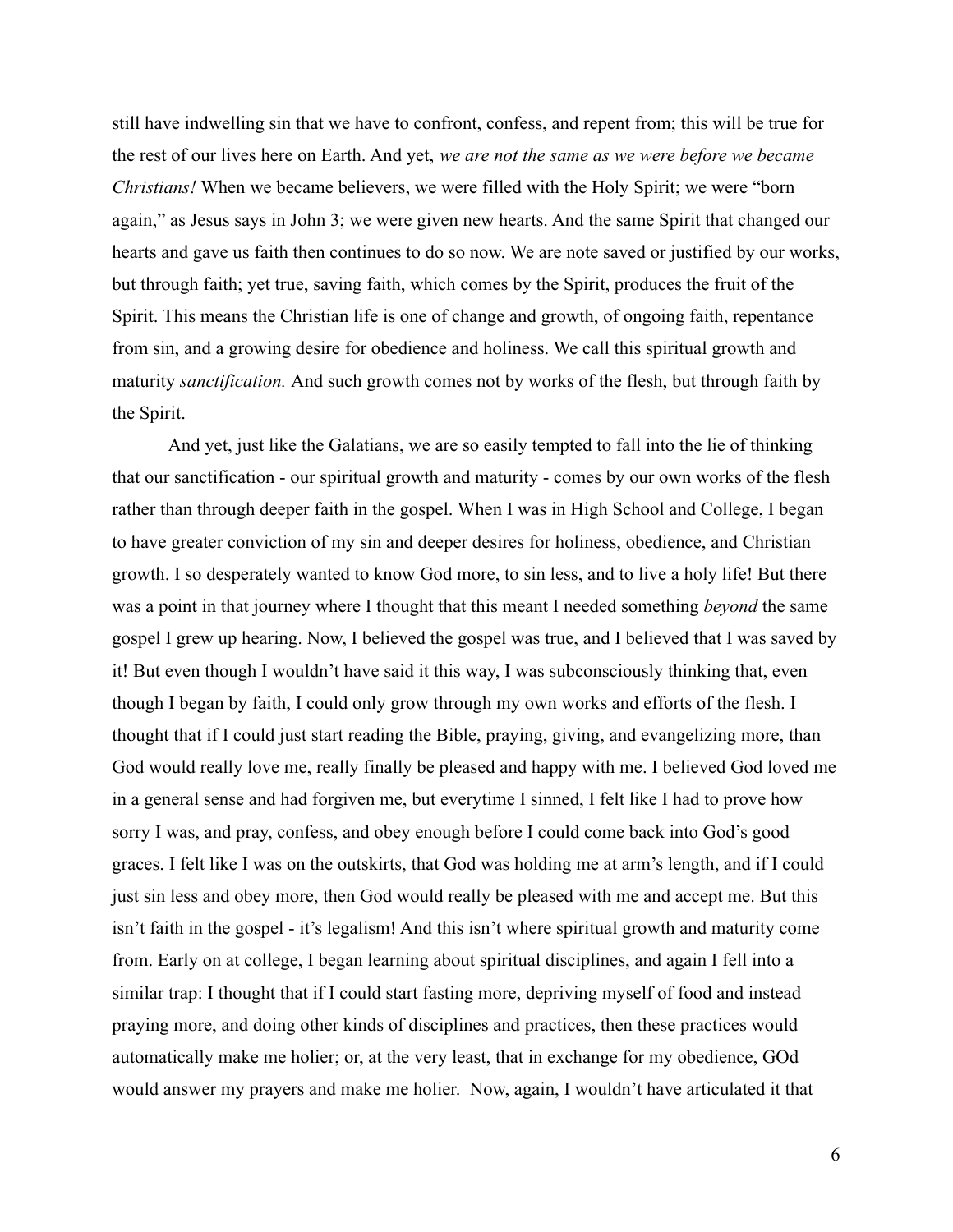way, this wasn't a conscience thought I had - but it's what was driving the way I was living for a season. And again, that's not gospel - it's legalism, it's works-based righteousness! I started obeying more and sinning less, for a time - but it didn't make me spiritually more mature; it actually puffed me up and led to greater pride in my heart.

Why? Because legalism is deceptive; legalism can feel like holiness. When we convince ourselves that the Christian life and our relationship with God is a check list - do this, don't do that - then when we check off all the right boxes, we feel really good about ourselves, don't we? We feel very holy - maybe even better than those people that *don't* check as many boxes as we do. This is legalism, works-based righteousness - in such a moment, we've stopped believing the gospel, and we think that we really do contribute to our standing before God, at least in some small part, with out own works. Now, the flip side of this, is that when we *don't* check off all the boxes, or when we compare ourselves to others who check off *more* boxes than we do, then we feel crushed and deflated. We feel like failures, like God doesn't want anything to do with us, and that we need to just do better and go get our acts together; we tell ourselves that if we just check off the right boxes again, then *this time* it will be different, and we will be back in God's good graces, back to feeling holy again! But again, *this isn't the gospel.* In fact, in those moments, we aren't believing the gospel - in those moments, we're saying that *the cross of Christ isn't sufficient to deal with our sin, guilt in shame; in those moments, we're saying that Christ's life, death, and resurrection aren't sufficient for us to be righteous before God!*

THis is *anti-gospel thinking.* It might make us feel like we're growing in holiness, but it actually just *hardens our hearts in unbelief!* Such thinking is disastrous. Paul shows us that in his fourth question, our fourth point:

## **IV. We Must Not Fall Away from Faith in the Gospel or We Will Not be Saved (Gal. 3:4)**

In fact, if we continue down that road of legalism, then it doesn't lead to righteousness it leads to abandoning the gospel! This is exactly what Paul tells us in verse 4, with the fourth question: "Did you suffer so many things in vain - if indeed it was in vain?" Now, the word suffer here could also be translated "experienced." So, he could be saying, "Did you experience conversion, faith in the gospel, justification, and receive the Spirit, all in vain?" Or, he could be saying, "Did you endure and persevere through suffering and persecution, on account of your faith, all in vain?" Whether it is "suffering" or "experiencing," the main point is the same: even though they began by faith in the gospel, if they stop living through faith in the gospel and start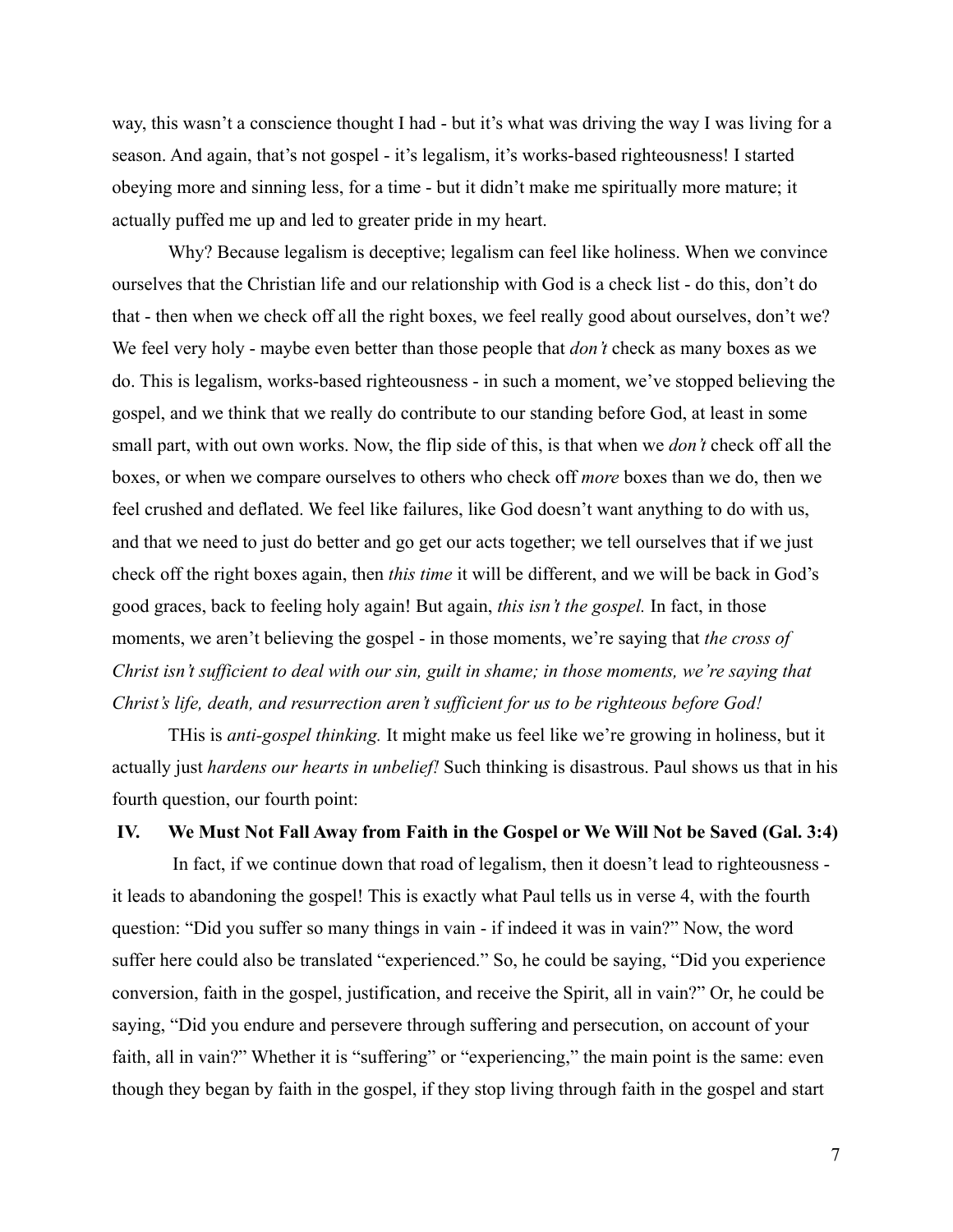living by works of the law, relying on the flesh instead of the Spirit, then *everything in their Christian life up until then will have been vain.* Why? Because if we abandon the gospel for a fake gospel of legalism, then we will not be justified before God, and we will not be saved from our sins and the Hell we deserve. People who fall away from faith in Christ prove themselves to never have been true believers in the first place. Even though someone might have professed faith in the past, maybe even being baptized, turning from sin, and obeying and doing good works, all of that is vain and meaningless if, later in life, they walk away from faith in the gospel of Christ. Our only hope is to *continue to believe in the gospel of Jesus Christ!*

Therefore, we only remain Christians and grow in Christ by continuing to believe in the gospel and live by faith, every day. This leads us to Paul's last question and our final point:

# **V. We Experience the Work of the Spirit in our Lives by Faith, Not by Works (Gal. 3:5-6)**

Paul asks his last question, in *verse 5*: "Does he who supplies the Spirit to you and works miracles among you do so by works of the law, or by hearing with faith…?" We could rephrase this question by asking, "how do we experience the work of the Spirit in our lives?" Once again, the assumed, obvious answer is, "by hearing with faith." We don't earn the power and presence of the Holy Spirit in our lives or in our church through our works of obedience or our own efforts. We can't earn GOd's blessings. God continues to supply His Spirit to us the same way we first received it: by grace through faith in Christ alone! And it's not like we have to drum up enough faith, so that God will give us more of His Spirit in exchange for more faith or something like that. No, it simply means that we experience the power working in our lives more as we continue to believe and trust in the gospel of Jesus Christ more. We look to Christ; we believe that His gospel is sufficient for our salvation - in the beginning, to first be forgiven, and in the end, when we will be justified on judgement and day and raised to eternal life, but also even now, in the middle of the Christian life! This is why Paul concludes his last question with his driving point, in verse 6: "just as Abraham 'believed God, and it was counted to him as righteousness." Now, we're going to return to this verse more next week, but for now, we can simply see that this is saying exactly what we've been seeing all along: *we are declared righteous by GOd purely through faith in the gospel, not by our own works,* just like Abraham.

And so, once again, we see that we grow in Christ the same way we came to Christ: *through faith in His gospel!* And it is the Spirit who brings conviction for our sin, true